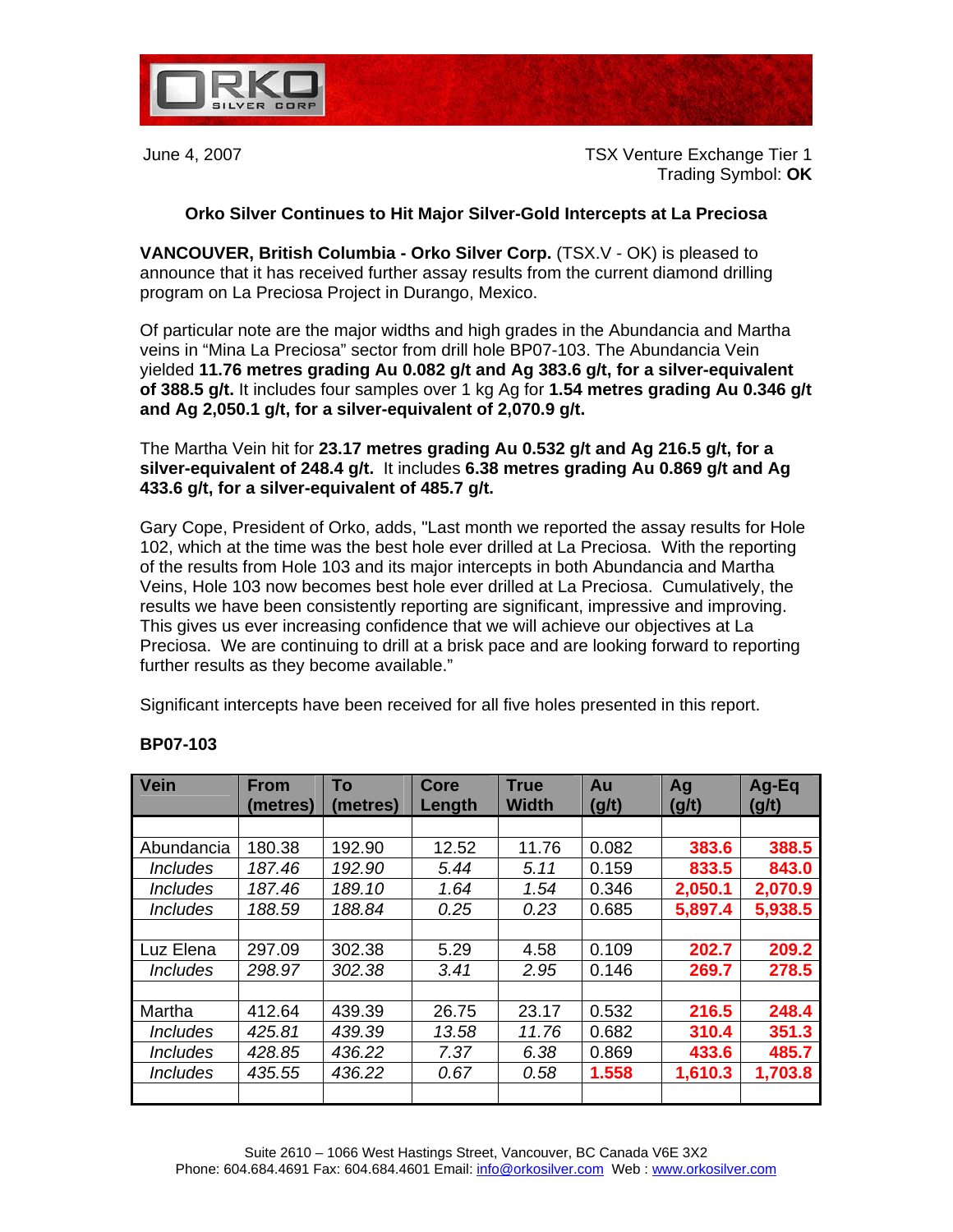Hole BP07-103 was collared north of La Preciosa Ridge in "Mina La Preciosa Sector", 100 metres east of the previously reported high-grade hole BP07-102 and 100 metres west of hole BP07-98 (news release 9 May 2007) on mine-section 15,500 N, azimuth 090, dip -45 degrees.

| <b>Vein</b>                   | <b>From</b><br>(metres) | To<br>(metres) | <b>Core</b><br>Length | <b>True</b><br><b>Width</b> | Au<br>(g/t) | Ag<br>(g/t) | Ag-Eq<br>(g/t) |
|-------------------------------|-------------------------|----------------|-----------------------|-----------------------------|-------------|-------------|----------------|
|                               |                         |                |                       |                             |             |             |                |
| Abundancia                    | 187.77                  | 191.54         | 3.77                  | 3.54                        | 0.144       | 289.2       | 297.9          |
| <i><u><b>Includes</b></u></i> | 189.74                  | 191.54         | 1.80                  | 1.69                        | 0.089       | 380.9       | 386.2          |
| <i><u><b>Includes</b></u></i> | 188.18                  | 188.38         | 0.20                  | 0.19                        | 1.120       | 1,250.0     | 1,317.2        |
|                               |                         |                |                       |                             |             |             |                |
| Unnamed                       | 277.32                  | 277.96         | 0.64                  | 0.55                        | 0.563       | 525.7       | 559.5          |
| <i><b>Includes</b></i>        | 277.53                  | 277.74         | 0.21                  | 0.18                        | 1.610       | 1,320.0     | 1,416.6        |
|                               |                         |                |                       |                             |             |             |                |
| Marthita                      | 415.43                  | 415.83         | 0.40                  | 0.39                        | 0.034       | 760.0       | 762.0          |
|                               |                         |                |                       |                             |             |             |                |
| Martha                        | 425.96                  | 439.93         | 13.97                 | 12.10                       | 0.212       | 127.9       | 140.6          |
| <i><u><b>Includes</b></u></i> | 425.96                  | 431.68         | 5.72                  | 4.95                        | 0.204       | 197.6       | 209.8          |
| <i><u><b>Includes</b></u></i> | 425.96                  | 429.54         | 3.58                  | 3.10                        | 0.135       | 248.8       | 257.0          |
|                               |                         |                |                       |                             |             |             |                |

# **BP07-92**

Hole BP07-92 was collared north of La Preciosa Ridge in "Mina La Preciosa Sector", east of holes BP05-10 & 11, BP07-95 & 99 and west of hole BP06-90 on mine-section 15,600 N, azimuth 090, dip -45 degrees.

## **BP07-90**

| Vein                          | <b>From</b><br>(metres) | To<br>(metres) | <b>Core</b><br>Length | <b>True</b><br><b>Width</b> | Au<br>(g/t) | Ag<br>(g/t) | $Ag-Eq$<br>(g/t) |
|-------------------------------|-------------------------|----------------|-----------------------|-----------------------------|-------------|-------------|------------------|
|                               |                         |                |                       |                             |             |             |                  |
| Unnamed                       | 116.99                  | 119.07         | 2.08                  | 2.01                        | 0.039       | 134.8       | 137.2            |
|                               |                         |                |                       |                             |             |             |                  |
| Abundancia                    | 158.41                  | 162.96         | 4.55                  | 4.28                        | 0.070       | 247.0       | 251.2            |
| <i><b>Includes</b></i>        | 158.89                  | 161.16         | 2.27                  | 2.13                        | 0.069       | 347.3       | 351.5            |
|                               |                         |                |                       |                             |             |             |                  |
| Unnamed                       | 209.98                  | 210.54         | 0.56                  | 0.53                        | 0.053       | 340.0       | 343.2            |
|                               |                         |                |                       |                             |             |             |                  |
| Martha                        | 338.59                  | 358.62         | 20.03                 | 18.82                       | 0.286       | 144.8       | 161.9            |
| <i><u><b>Includes</b></u></i> | 346.86                  | 356.67         | 9.81                  | 9.22                        | 0.481       | 200.8       | 229.7            |
| <i><b>Includes</b></i>        | 346.86                  | 353.05         | 6.19                  | 5.82                        | 0.684       | 280.4       | 321.4            |
| <i><b>Includes</b></i>        | 348.02                  | 351.05         | 3.03                  | 2.81                        | 1.001       | 408.5       | 468.5            |
|                               |                         |                |                       |                             |             |             |                  |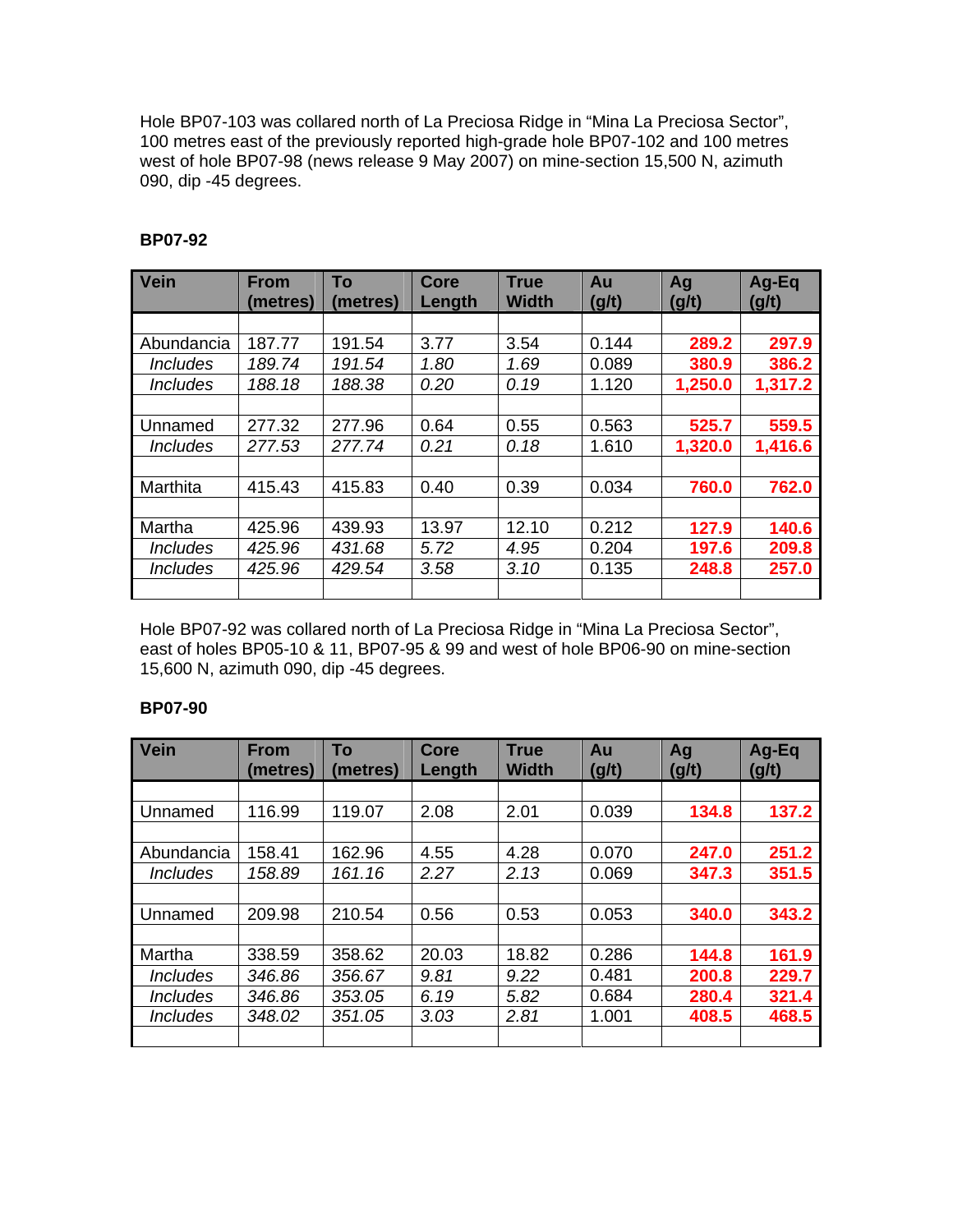Hole BP06-90 was collared north of La Preciosa Ridge in "Mina La Preciosa Sector", east of holes BP05-10 & 11, BP07-92, 95 & 99, on mine-section 15,600 N, azimuth 090, dip -45 degrees.

## **BP07-89**

| <b>Vein</b>                   | <b>From</b><br>(metres) | To<br>(metres) | <b>Core</b><br>Length | <b>True</b><br><b>Width</b> | Au<br>(g/t) | Ag<br>(g/t) | Ag-Eq<br>(g/t) |
|-------------------------------|-------------------------|----------------|-----------------------|-----------------------------|-------------|-------------|----------------|
|                               |                         |                |                       |                             |             |             |                |
| Unnamed                       | 416.24                  | 417.19         | 0.95                  | 0.89                        | 0.530       | 170.6       | 202.4          |
| <i><u><b>Includes</b></u></i> | 416.73                  | 417.19         | 0.46                  | 0.43                        | 0.759       | 320.0       | 365.5          |
|                               |                         |                |                       |                             |             |             |                |
| Unnamed                       | 420.53                  | 421.74         | 1.21                  | 1.14                        | 0.337       | 215.0       | 235.2          |
|                               |                         |                |                       |                             |             |             |                |
| Abundancia                    | 502.83                  | 507.36         | 4.53                  | 4.11                        | 0.398       | 91.3        | 115.2          |
| <b>Includes</b>               | 503.44                  | 505.58         | 2.14                  | 1.94                        | 0.327       | 152.3       | 171.9          |
| <i><b>Includes</b></i>        | 503.89                  | 504.46         | 0.57                  | 0.52                        | 0.446       | 424.0       | 450.8          |
| <i><u><b>Includes</b></u></i> | 503.89                  | 504.08         | 0.19                  | 0.17                        | 0.234       | 1,050.0     | 1,064.0        |
|                               |                         |                |                       |                             |             |             |                |
| Unnamed                       | 553.60                  | 554.91         | 1.31                  | 1.15                        | 0.174       | 100.0       | 110.4          |
| <i><u><b>Includes</b></u></i> | 553.71                  | 554.31         | 0.60                  | 0.52                        | 0.369       | 215.1       | 237.3          |
|                               |                         |                |                       |                             |             |             |                |

Hole BP06-89 was collared in the fields west of La Preciosa Ridge in "Mina La Preciosa Sector", 100 metres west of hole BP07-87 and 250 metres west of holes BP05-08 and 09, on mine-section 15,400 N, azimuth 090, dip -50 degrees. This area may represent a down-dropped graben block in the western valley. There are also higher lead and zinc values in the deeper intersections.

## **BP07-88**

| Vein            | <b>From</b><br>(metres) | To<br>(metres) | Core<br>Length | <b>True</b><br><b>Width</b> | Au<br>(g/t) | Ag<br>(g/t) | Ag-Eq<br>(g/t) |
|-----------------|-------------------------|----------------|----------------|-----------------------------|-------------|-------------|----------------|
|                 |                         |                |                |                             |             |             |                |
| Unnamed         | 299.24                  | 300.30         | 1.06           | 0.92                        | 0.026       | 178.0       | 179.6          |
|                 |                         |                |                |                             |             |             |                |
| Abundancia      | 358.75                  | 372.96         | 14.21          | 12.31                       | 0.109       | 77.1        | 83.7           |
| <b>Includes</b> | 367.15                  | 372.96         | 5.81           | 5.03                        | 0.220       | 102.2       | 115.3          |
| <b>Includes</b> | 368.14                  | 370.94         | 2.80           | 2.42                        | 0.258       | 140.3       | 155.8          |
|                 |                         |                |                |                             |             |             |                |

Hole BP06-88 is located in "La Preciosa Norte Sector", north of La Preciosa Ridge, on mine-section 15,700 N. It was drilled at 090 $^{\circ}$  azimuth and -45 $^{\circ}$  dip. This hole is collared 100 m east of hole BP06-80. While the Abundancia vein is clearly a significant structure in this hole and it is mineralized throughout, only the bottom portion is in ore grade.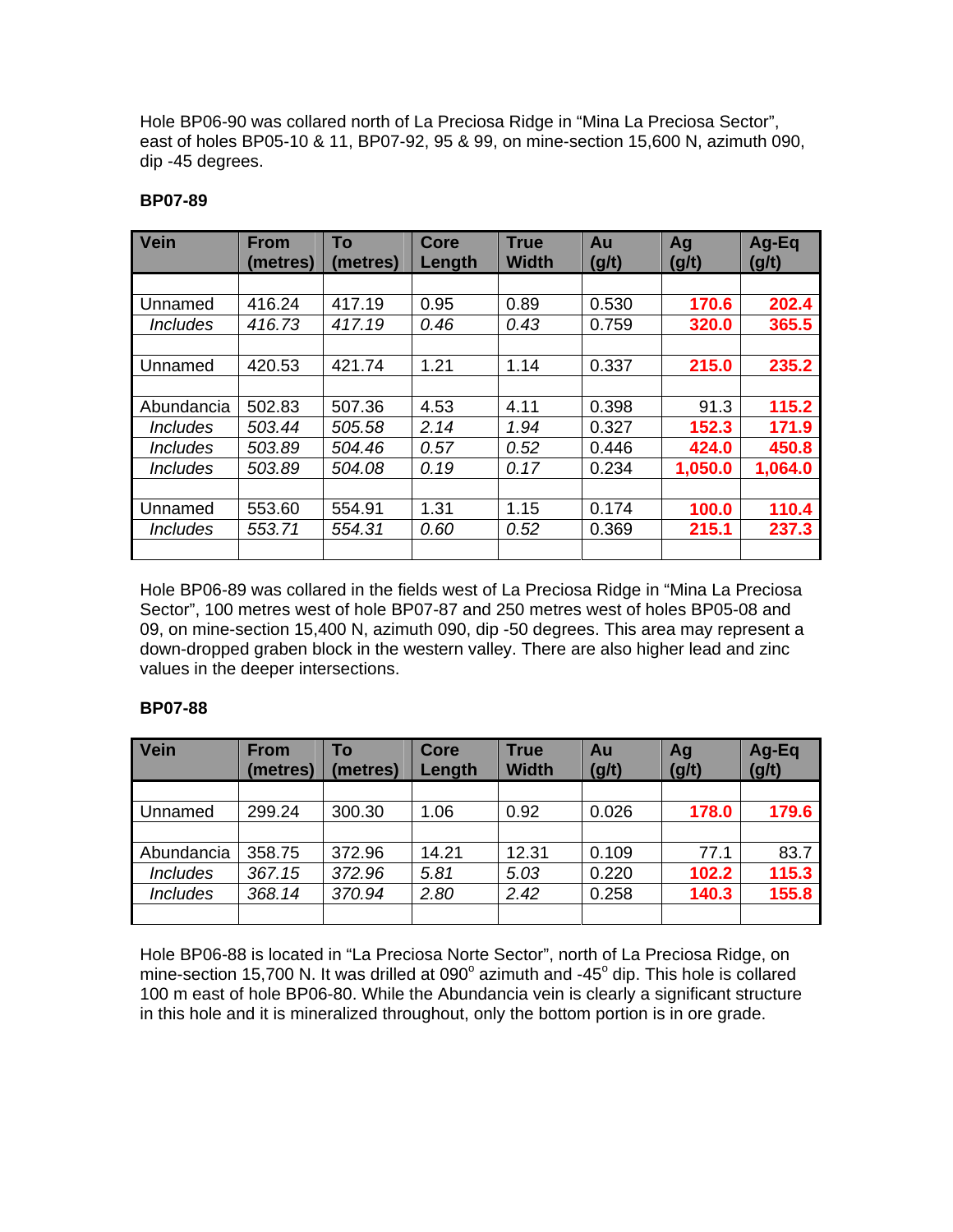A detailed drill plan map is available at the link below:

http://www.orkosilver.com/i/pdf/drillplanmap.pdf

A complete table of drill results is available at the link below:

http://www.orkosilver.com/i/pdf/drillresults.pdf

A printer friendly PDF format is available at the link below:

http://www.investorhub.ca/orkonews.pdf

Due to the use of two certified analytical labs, with different times to delivery of results, and the difference in speed of drilling of the two drill rigs, the announcement of drill results will be out of numeric sequence for some of the drill holes. All drill results will be announced and reported as received.

Ben Whiting, P.Geo., is the Qualified Person and takes responsibility for the technical disclosure in this news release. Full details of the Company's sampling protocols and QA/QC program can be located at our website at the link below:

http://www.orkosilver.com/s/QAQC.asp

Silver-equivalent for the purposes of this drilling program is defined as silver grade plus 60 times gold grade. Metallurgical recoveries and net smelter returns are assumed to be 100%.

## **About Orko Silver Corp.**

Orko Silver Corp. is a professional exploration company with an increasing silver resource. Orko Silver's principal project, La Preciosa, located near the city of Durango, Mexico, is an advanced silver and gold project. The Company is currently drilling at La Preciosa using 2 rigs working 24 hours a day, 7 days a week. The deposit remains open in all directions and to depth. Two additional projects include the Santa Monica east of La Preciosa and the San Juan west of La Preciosa. All are undergoing exploration.

## **ON BEHALF OF THE BOARD OF DIRECTORS**

Gary Cope President

> For further information, contact **Orko Silver Corp.** at (604) 684-4691 or Via email at info@orkosilver.com or visit our website on line at www.orkosilver.com

*The TSX Venture Exchange has not reviewed and does not accept responsibility for this News Release. This News Release may contain forward-looking statements including but not limited to comments regarding the timing and content of upcoming work programs, geological interpretations, receipt of property titles, potential mineral recovery processes, etc. Forwardlooking statements address future events and conditions and therefore involve inherent risks and uncertainties. Actual results may differ materially from those currently anticipated in such statements. Orko relies upon litigation protection for forward-looking statements.*